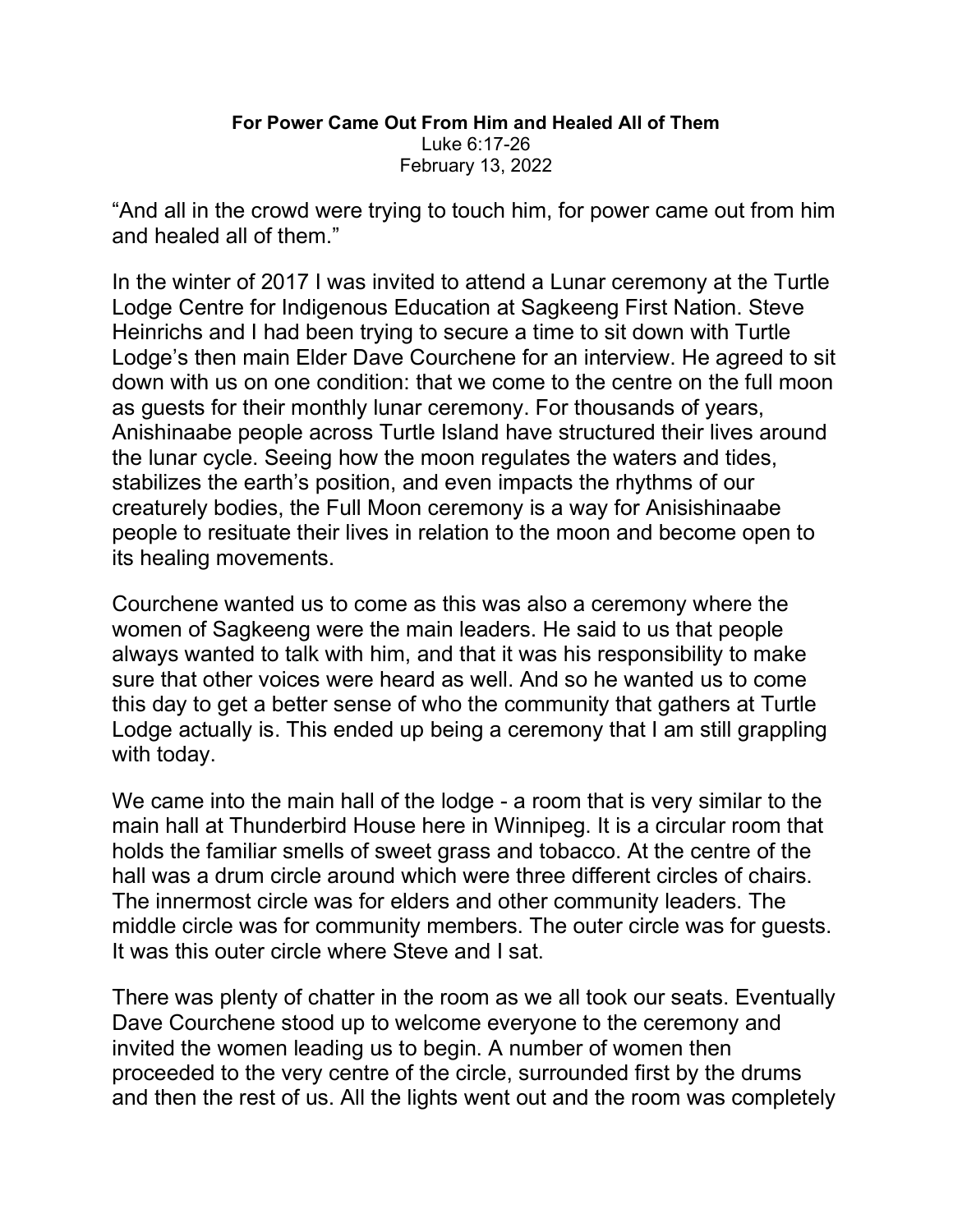dark and silent. I couldn't even see my hand in front of my face. I immediately became anxious and did not know what would come next.

First the drums, loud and pounding in the rhythm of a heartbeat. Then the voices, the women at the centre were singing an honour song. Then quick and intense flashes of lights appeared all over the room - people were lighting tobacco. And finally the smell - the smoke from the tobacco was filling my body as I breathed to the rhythm of the drum. It was an intense experience that lasted for over an hour. And by the end of the ceremony my anxiety was completely gone and a deep sense of being healed came over me. There was calmness and joy in the room. The lights came on, and all of a sudden I noticed a huge table full of food. A meal had been prepared for us to enjoy together. We ended the evening by having a feast.

"For power came out from him and healed all of them." Since this day I have struggled with what to do with this event. Clearly something happened that day that reoriented how I lived my life. Something stabilized in me that carried me forward in new and good ways. I was healed from something and for something. But I have never really had the logic, the words, or even the practices to help me fully understand what all went on that day. This was not a ceremony for me in so many ways. And yet I received something that night that allowed for healing to happen within me.

The best I can do really, is see in this experience a reminder of how there is a power at play in this life that I can never fully claim to control or understand. I was caught up in something that night that far exceeded my abilities to fully control or even understand it. And it was precisely this lack of control that opened me up to be healed.

It brought me alongside the Disciples of Jesus gathered on the mountain in Galilee listening to him preach. I realize how dangerous that statement is. And I do say it with some trepidation. I do not want to imply here that the gathering at Turtle Lodge was in some way a Christian service dressed up in Indigenous practices. Rather, what I am saying is that my own tradition is the one out of which I can make some sense of situations like these. What I read in passages like the one just read from Luke 6 helps me situate these experiences in good ways.

We once again find ourselves being led in worship by Jesus preaching the Beatitudes. And I have to admit, this tends to be a text I do not enjoy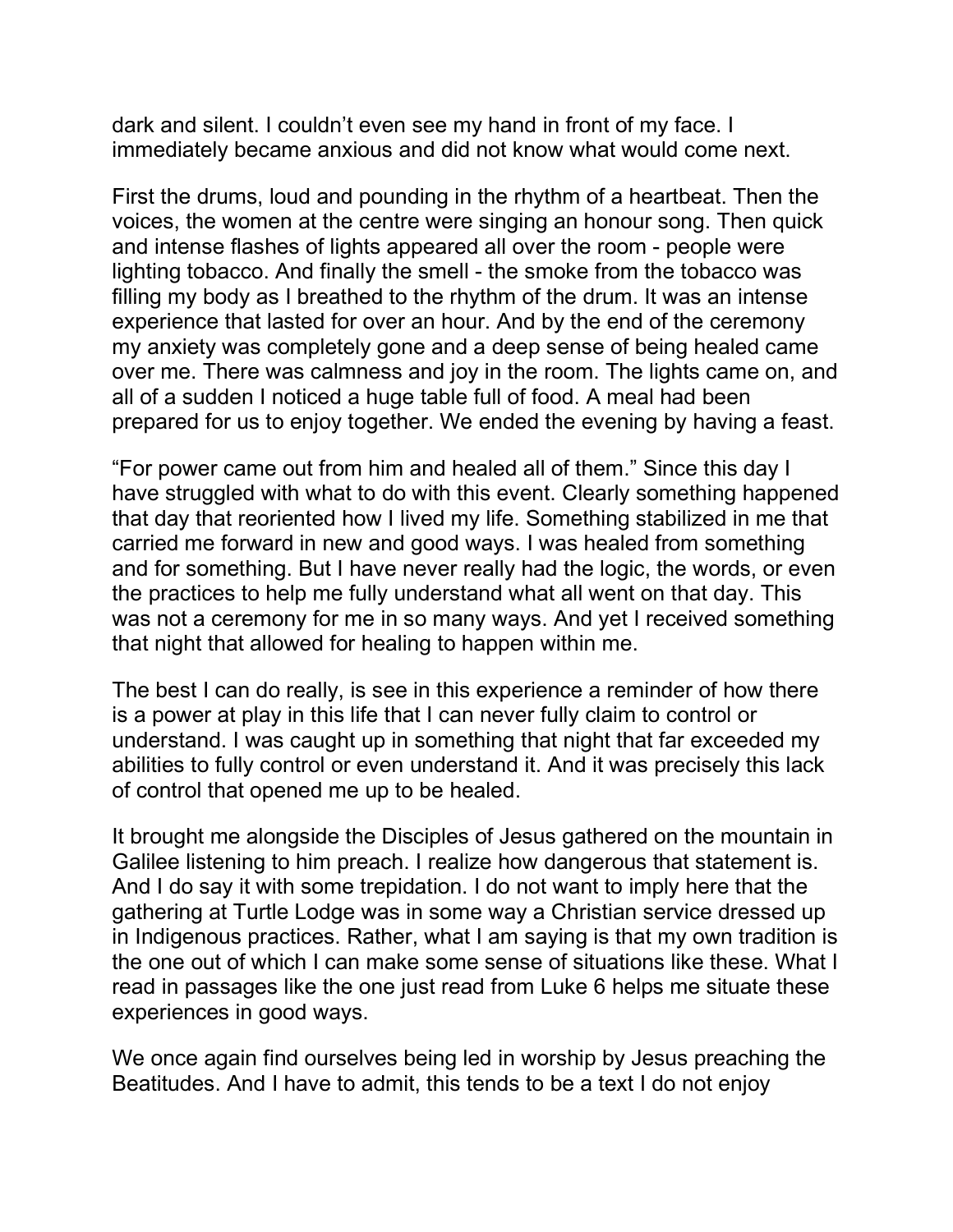preaching on all that much. The risk for us Mennonites to read this text, and get it profoundly wrong is high. We like to view ourselves as the Christian traditions that takes the teachings of Jesus seriously. And for good reason. Discipleship remains a core element of our faith. But sometimes we become to certain of ourselves in this. We, more than most other Christian denominations, have a deep understanding of how best to live into Jesus' infamous sermon. In Luke 6:17-26 we find a detailed program laid out by Jesus that allows us to be certain about what the Christian life entails. As Mennonites we have worked hard on putting this program into action. And thus, we are the experts on passages like this.

But there is a fatal flaw in this approach. It misses the significance of verse 19. Luke begins his account of the beatitudes by showing Jesus in a vulnerable, even slightly out of control state. As the crowds gather around him power comes out of him and all are healed. It is a subtle phrase, but a significant one. It does not say Jesus unleashes a power on everyone and they are healed. It says power came out of him and they were healed. Something exceeds from him that he does not have the ability to control. It leaves him and acts independently of him.

And it is from here, this fragile and vulnerable state, where Jesus then begins to teach. Part of the point Luke is trying to make in this passage is that our habits and practices remain marked by a power that exceeds them. We can indeed work towards the creation of practices and rituals that help form us into good citizens of God's reign. But these ought never to be seen as finalized as uncontestable. Something always remains at work among us that is out of our control.

Now, you may be wondering if I am making too much of a few words. And perhaps I am. But it is striking to me how Luke uses this same phrase elsewhere in his Gospel when describing the healing ministries of Jesus. We find it in Luke 5 where Jesus heals the paraplegic. Jesus is sitting with his followers and a group of Pharisees and, as it says in vs. 17 "The power of the Lord was with him to heal". Luke uses a slightly different wording here, but the point remains the same - a power was with Jesus that exceeded his ability to control it. It was not fully his. The way Luke tells it, we get the sense that this power is one that need not remain with Jesus. It could leave him at any time. In this state the parapeligic is brought to Jesus through the roof and he is healed.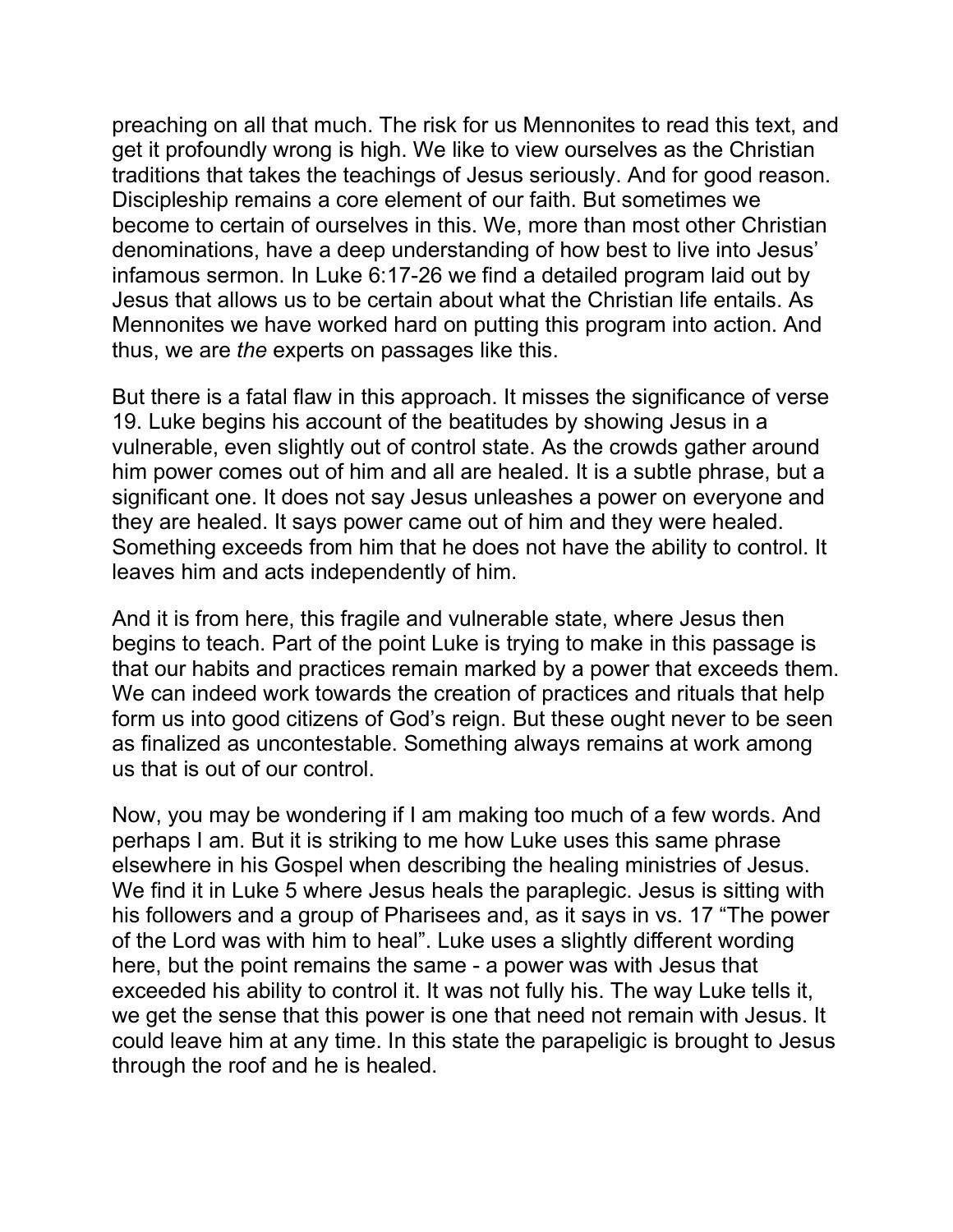We then find it again in Luke 8 when Jesus heals the hemorrhaging woman. At this point in the story of Jesus the crowds around him were swelling. Word had gone around about the signs and wonders being committed by this man from Galilee and people were desperate to see him. As the crowds pressed themselves on him a woman who had been suffering from 12 years of hemorrhages touched Jesus' clothes and she was healed. Jesus' response is found in 46 when he says "Someone touched me; for I noticed that power had gone out from me." Again, Jesus is presented as unable to fully control the power that resides with him. He had no specific intention to heal this woman. In fact, she was healed more by her own actions and what it caused to happen to him, than anything Jesus himself does. It is a truly remarkable text. Once again a power comes out of Jesus in uncontrollable ways and people are healed. Reading these two texts next to Luke 6:19 leads me to believe that this is a very intentional strategy of of the Gospel writer. The writer of Luke-Acts presents to us a Jesus that, in spite of all he does, is never fully in control of what his life does to others. A power comes from him that even he cannot fully handle.

When I think of Jesus in this text my mind begins to imagine Jesus as a musician. The relationship between a musician and their music is structured in a similar fashion as Jesus and his power to heal. When you create music, there comes a time when you must hand it over to others. Music is created to be heard. But how others receive the music cannot be fully controlled by those who create it. The music a musician makes can cause us to dance, to enter a state of bliss, to laugh, to cry, to be irritated, angry, joyful. It can incite in people any number of emotions and reactions. And once this starts happening, what the performer does can certainly shape people's responses, but it can never fully control them. Something remains out of the musicians grasp. Music is a reminder that, no matter how certain we are about who we are and how we wish to live, there remains the possibility of being opened up to something new. We are never fully in control of how our lives impact those around us.

Coming back to the Luke texts, there is one key part of all of this that I want to make clear. Luke presents Jesus with a power that he cannot control, so that the circles around him may expand. The power that goes out from him is one that heals, and brings people into communion with each other. In Luke 5 the parapalegic is healed, begins to walk and proclaims the glory of God. In our text for today the power goes out from Jesus and heals